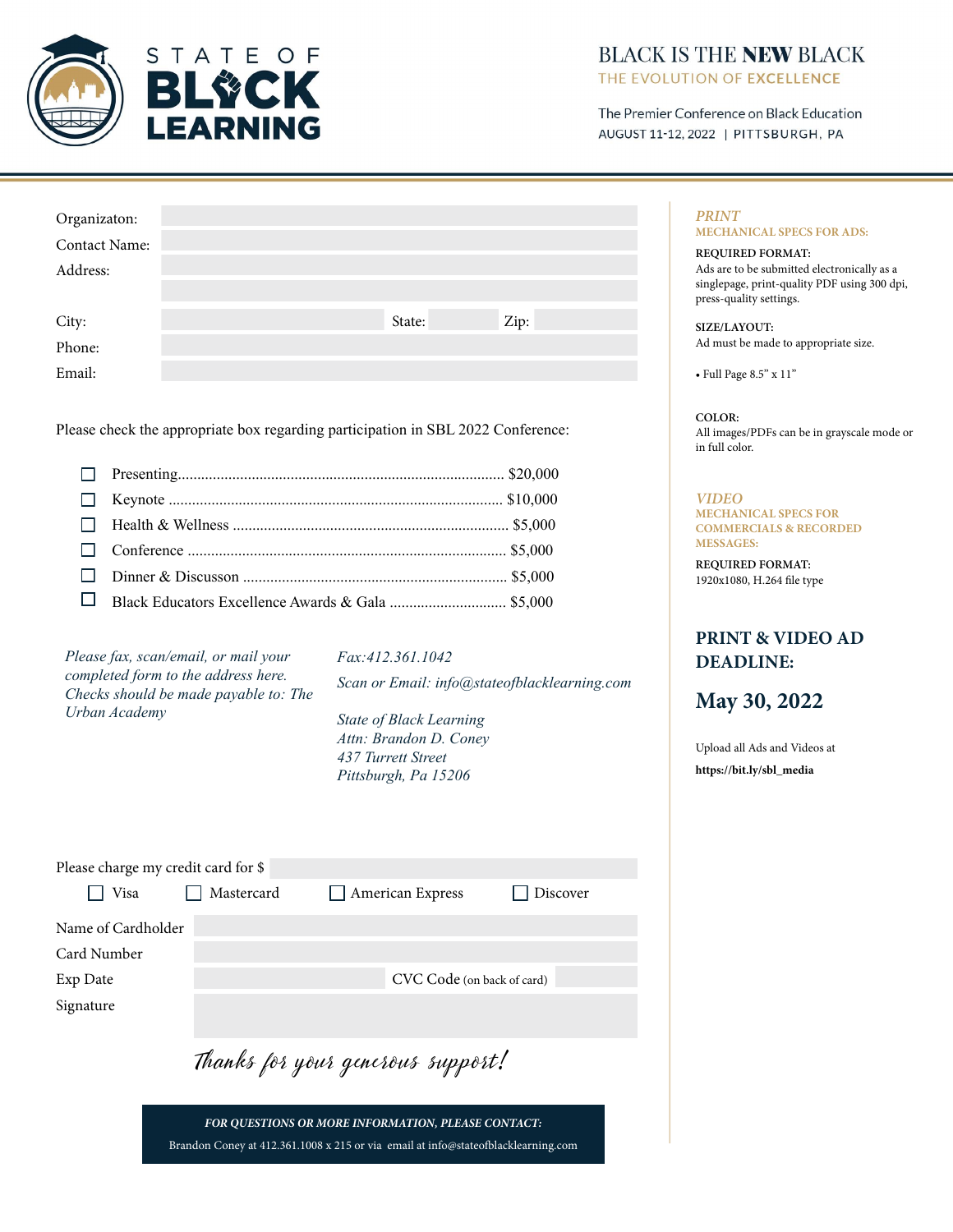

The Premier Conference on Black Education AUGUST 11-12, 2022 | PITTSBURGH, PA

## Presenting | \$20,000 SPONSOR PACKAGE

#### **PARTNERSHIP BENEFITS:**

- Exclusive recognition as Presenting Sponsor
- Prominent recognition during conference
- Make welcoming and closing remarks during the Conference
- Logo displayed during the entire conference and associated events
- Logo displayed on all conference collateral material
- 4 guests for Black Educators Excellence Awards & Gala
- 4 guests for Dinner & Discussion
- 10 conference registrations
- Full Page Ad in Conference Booklet, Dinner & Discussion Invitation, & Black Educators Excellence Awards Gala Program

## Keynote | \$10,000 SPONSOR PACKAGE

#### **PARTNERSHIP BENEFITS:**

- Special recognition during conference
- Introduction of the Keynote Speaker
- Logo displayed during the entire conference and associated events
- Logo displayed on conference collateral material
- 2 guests for Black Educators Excellence Awards & Gala
- 2 guests for Dinner & Discussion
- 4 conference registrations
- Full Page Ad in Conference Booklet, Dinner & Discussion Invitation, & Black Educators Excellence Awards Gala Program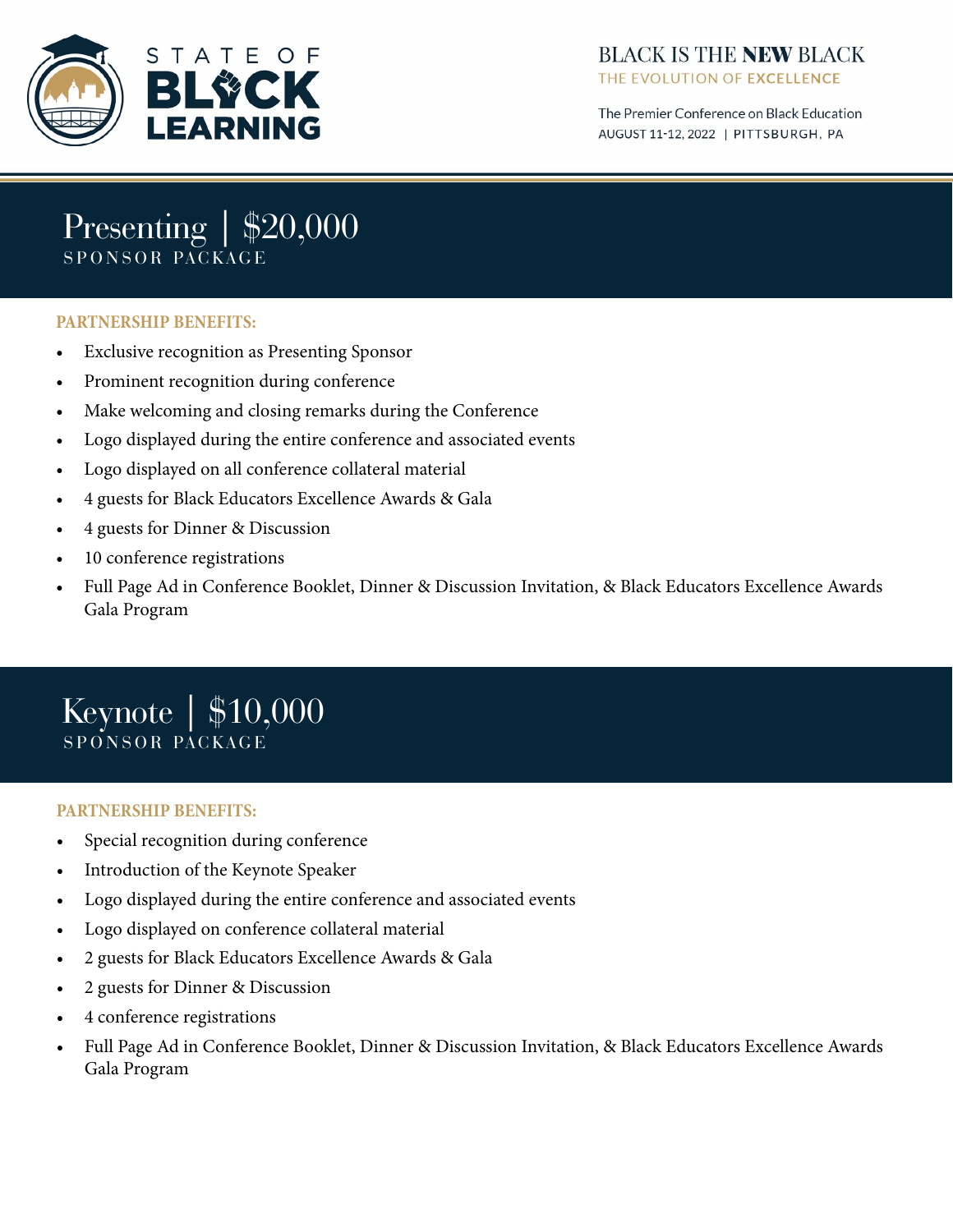

## **BLACK IS THE NEW BLACK** THE EVOLUTION OF EXCELLENCE

The Premier Conference on Black Education AUGUST 11-12, 2022 | PITTSBURGH, PA

## Health & Wellness | \$5,000 SPONSOR PACKAGE

#### **PARTNERSHIP BENEFITS:**

- Special recognition during conference
- Introduction of health & wellness presenter
- Logo displayed during the entire conference and associated events
- Logo displayed on conference collateral material
- 2 guests for Black Educators Excellence Awards & Gala
- 2 guests for Dinner & Discussion
- 2 conference registrations
- Full Page Ad in Conference Booklet, Dinner & Discussion Invitation, & Black Educators Excellence Awards Gala Program

## Conference | \$5,000 SPONSOR PACKAGE

#### **PARTNERSHIP BENEFITS:**

- Public recognition during conference
- Logo displayed during the entire conference and associated events
- Logo displayed on conference booklet and materials
- Logo displayed on SBL In Action publication
- Make the introduction of session presenters during the conference
- 4 conference registrations
- Full Page Ad in Conference Booklet, Dinner & Discussion Invitation, & Black Educators Excellence Awards Gala Program